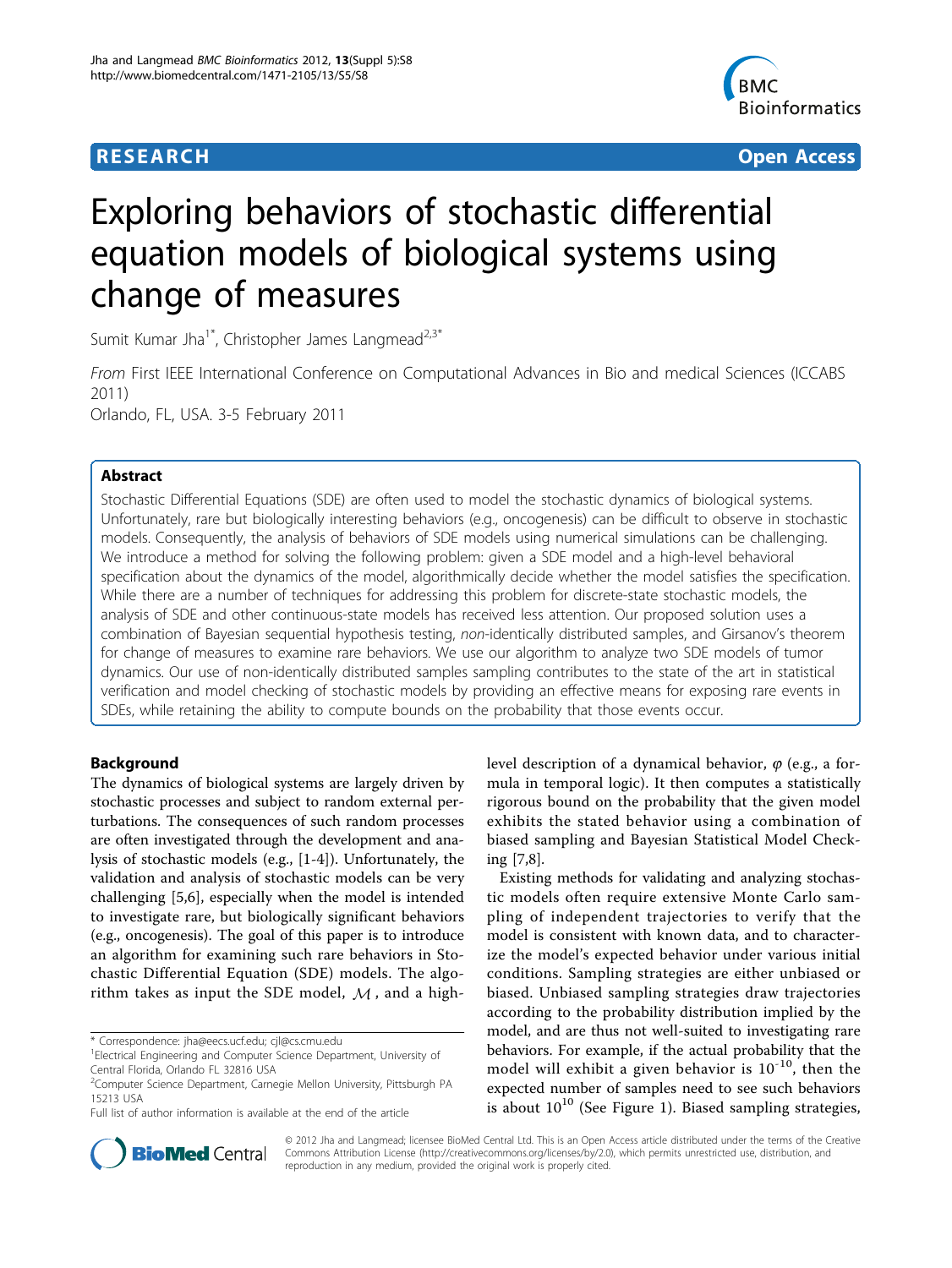<span id="page-1-0"></span>

in contrast, can be used to increase the probability of observing rare events, at the expense of distorting the underlying probability distribution/measure. If the change of measure is well-characterized (as in importance sampling), these distortions can be corrected when computing properties of the distribution.

Our method uses a combination of biased sampling and sequential hypothesis testing [[9,10](#page-8-0)] to estimate the probability that the model satisfies the property. Briefly, the algorithm randomly perturbs the computational model prior to generating each sample in order to expose rare but interesting behaviors. These perturbations cause a change of measure. We note that in the context of SDEs, a change of measure is itself a stochastic process and so importance sampling, which assumes that the change of measure with respect to the biased distribution is known, cannot be used. Our technique does not require us to know the exact magnitudes of the changes of measure, nor the Radon-Nikodym derivatives [[11\]](#page-8-0). Instead, it ensures that that the geometric average of these derivatives is bounded. This is a much weaker assumption than is required by importance sampling, but we will show that it is sufficient for the purposes of obtaining bounds via sequential hypothesis testing.

## Related work

Our method performs statistical model checking using hypothesis testing [[12](#page-8-0),[13](#page-8-0)], which has been used previously to analyze in a variety of domains (e.g., [[14](#page-8-0)-[19,19](#page-8-0)]), including computational biology (e.g.,

[[7,8](#page-8-0),[20-22](#page-8-0)]). There are two key differences between the method in this paper and existing methods. First, existing methods generate independently and identically distributed  $(i.i.d.)$  samples. Our method, in contrast, generates independent but non-identically distributed  $($ non- $i.i.d.$ ) samples. It does so to expose rare behaviors. Second, whereas most existing methods for statistical model checking use classical statistics, our method employs Bayesian statistics [[23](#page-8-0),[24\]](#page-8-0). We have previously shown that Bayesian statistics confers advantages in the context of statistical verification in terms of efficiency and flexibility [[7,8,19](#page-8-0),[25](#page-8-0)].

## Methods

Our method draws on concepts from several different fields. We begin by briefly surveying the semantics of stochastic differential equations, a language for formally specifying dynamic behaviors, Girsanov's theorem on change of measures, and results on consistency and concentration of Bayesian posteriors.

#### Stochastic differential equation models

A stochastic differential equation (SDE) [[26,27\]](#page-9-0) is a differential equation in which some of the terms evolve according to Brownian Motion [\[28](#page-9-0)]. A typical SDE is of the following form:

$$
dX = b(t, X_t)dt + v(t, X_t)dW_t
$$

where  $X$  is a system variable,  $b$  is a Riemann integrable function,  $\nu$  is an Itō integrable function, and W is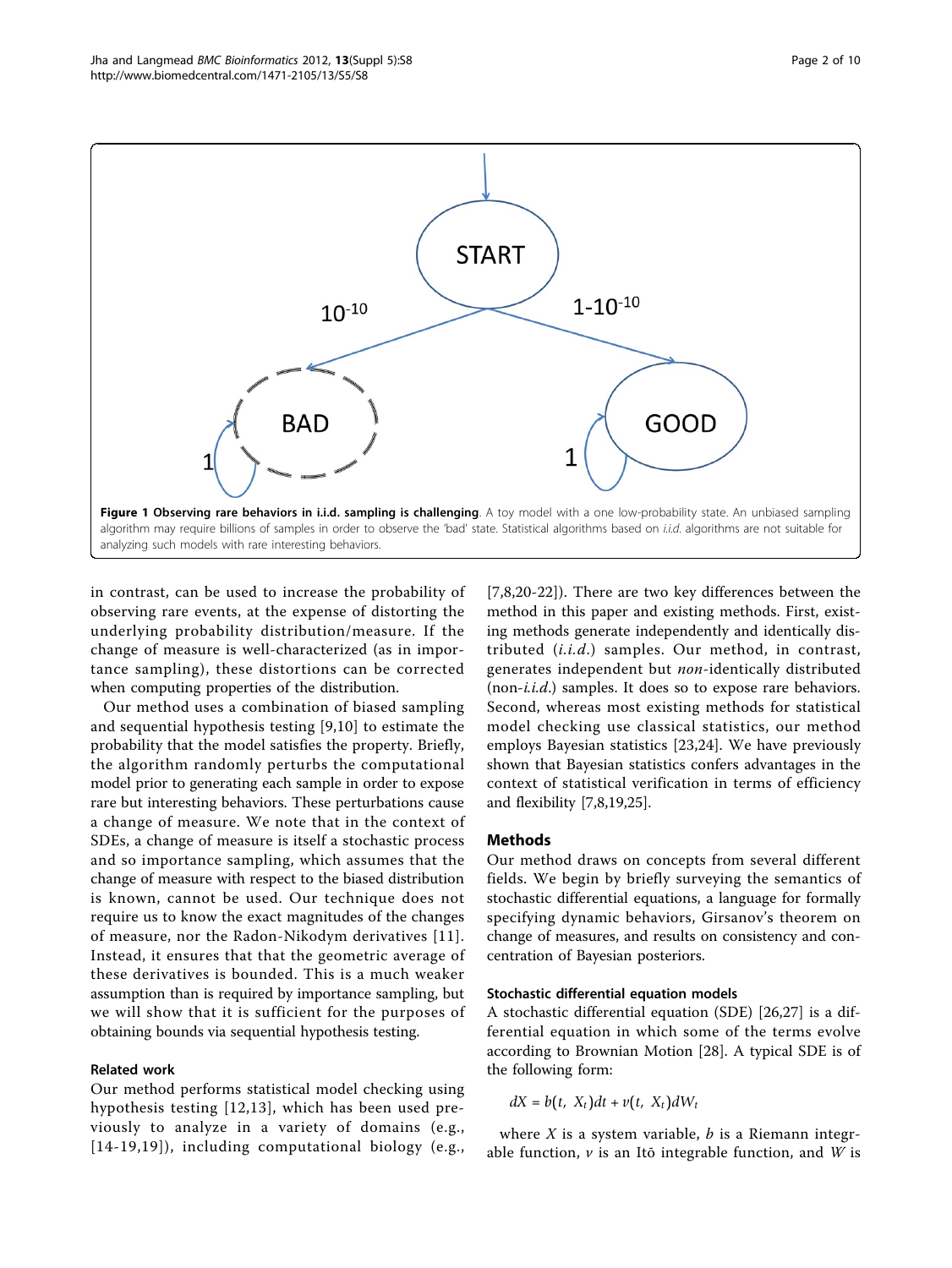Brownian Motion. The Brownian Motion W is a continuous-time stochastic process satisfying the following three conditions:

1.  $W_0 = 0$ 

2.  $W_t$  is continuous (almost surely).

3.  $W_t$  has independent normally distributed increments:

•  $W_t$  -  $W_s$  and  $W_{t'}$  -  $W_{s'}$  are independent if  $0 \leq s$  $s'  $.$$ 

•  $W_t - W_s \sim \mathcal{N}(0, t - s)$ , where  $\mathcal{N}(0, t - s)$ denotes the normal distribution with mean 0 and variance  $t$  - s. Note that the symbol  $\sim$  is used to indicate "is distributed as".

Consider the time between 0 and  $t$  as divided into  $m$ discrete steps 0,  $t_1$ ,  $t_2$  ...  $t_m = t$ . The solution to a stochastic differential equation is the limit of the following discrete difference equation, as  $m$  goes to infinity:

$$
X_{t_{k+1}} - X_{t_k} = b(t_k, X_{t_k}) (t_{k+1} - t_k)
$$
  
+  $\nu(t_k, X_{t_k}) (W_{t_{k+1}} - W_{t_k})$ 

In what follows, M will refer to a system of stochastic differential equations. We note that a system of stochastic differential equations comes equipped with an inherent probability space and a natural probability measure  $\mu$ . Our algorithm repeatedly and randomly perturbs the probability measure of the Brownian motion in the model  $M$  which, in turn, changes the underlying measure in an effort to expose rare behaviors. These changes can be characterized using Girsanov's Theorem. Girsanov's theorem for perturbing stochastic differential equation models

Given a process  $\{\theta_t \mid 0 \le t \le T\}$  satisfying the Novikov condition [[29](#page-9-0)], such as an SDE, the following exponential martingale  $Z_t$  defines the change from measure P to new measure  $\hat{p}$ :

$$
Z_t=exp\bigl(-\int_0^t\theta_udW_u-\int_0^t\theta_u^2du/2\bigr)
$$

Here,  $Z_t$  is the Radon-Nikodym derivative of  $\hat{P}$  with respect to P for  $t < T$ . The Brownian motion  $\hat{W}_t$  under  $\hat{p}$  is given by:  $\hat{W}_t = W_t + \int_0^t \theta_u du$ . The non-stochastic component of the stochastic differential equation is not affected by change of measures. Thus, a change of measure for SDEs is a stochastic process (unlike importance sampling for explicit probability distributions).

# Specifying dynamic behaviors

Next, we define a formalism for encoding high-level behavioral specification that our algorithm will test against *M* .

**Definition** 1 (Adapted Finitely Monitorable). Let  $\sigma$  be a finite-length trace from the stochastic differential equation  $M$ . A specification  $\varphi$  is said to be *adapted* finitely monitorable (AFM) if it is possible to decide whether  $\sigma$  satisfies  $\varphi$ , denoted  $\varphi \models \varphi$ .

Certain AFM specifications can be expressed as formulas in Bounded Linear Temporal Logic (BLTL) [[30-32\]](#page-9-0). Informally, BLTL formulas can capture the ordering of events.

Definition 2 (Probabilistic Adapted Finitely Monitorable). A specification  $\varphi$  is said to be *probabilistic* adapted finitely monitorable (PAFM) if it is possible to (deterministically or probabilistically) decide whether *M* satisfies  $\varphi$  with probability at least  $\theta$ , denoted  $\mathcal{M} \vDash P_{\geq \theta}(\phi)$ .

Some common examples of PAFM specifications include Probabilistic Bounded Linear Temporal Logic (PBLTL) (e.g., see [\[19\]](#page-8-0)) and Continuous Specification Logic. Note that temporal logic is only one means for constructing specifications; other formalisms can also be used, like Statecharts [\[33,34](#page-9-0)].

# Semantics of bounded linear temporal logic (BLTL)

We define the semantics of BLTL with respect to the paths of *M* . Let  $\sigma = (s_0, \Delta_0), (s_1, \Delta_1),$ ... be a sampled execution of the model along states  $s_0$ ,  $s_1$ ,... with durations  $\Delta_0$ ,  $\Delta_1$ , ...  $\in \mathbb{R}$ . We denote the path starting at state *i* by  $\sigma^{i}$  (in particular,  $\sigma^{0}$  denotes the original execution  $\sigma$ ). The value of the state variable x in  $\sigma$  at the state *i* is denoted by  $V(\sigma, i, x)$ . The semantics of BLTL is defined as follows:

1.  $\sigma^k \models x \sim \nu$  if and only if  $V(\sigma, k, x) \sim \nu$ , where  $\nu \in$  $\mathbb{R}$  and  $\sim \in \{>, \leq, =\}.$ 2.  $\sigma^k \vDash \varphi_1 \vee \varphi_2$  if and only if  $\sigma^k \vDash \varphi_1$  or  $\sigma^k \vDash \varphi_2$ . 3.  $\sigma^k \vDash \varphi_1 \wedge \varphi_2$  if and only if  $\sigma^k \vDash \varphi_1$  and  $\sigma^k \vDash \varphi_2$ ; 4.  $\sigma^k \models \neg \varphi_1$  if and only if  $\sigma^k \models \varphi_1$  does not hold. 5.  $\sigma^k \models \varphi_1 \mathbf{U}^t \varphi_2$  if and only if there exists  $i \in \mathbb{N}$  such that: (a)  $0 \le \sum_{0 \le l \le i} \Delta_{k+l} \le t$ ; (b)  $\sigma^{k+i} \models \varphi_2$ ; and (c) for each  $0 \leq j < i$ ,  $\sigma^{k+j} \models \varphi_1$ ;

## Statistical model validation

Our algorithm performs statistical model checking using Bayesian sequential hypothesis testing  $[23]$  $[23]$  $[23]$  on non-i.i.d. samples. The statistical model checking problem is to decide whether a model *M* satisfies a probabilistic adapted finitely monitorable formula  $\varphi$  with probability at least  $\theta$ . That is, whether  $\mathcal{M} \models P_{\geq \theta}(\phi)$  where  $\theta \in (0,$ 1).

## Sequential hypothesis testing

Let  $\rho$  be the (unknown but fixed) probability of the model satisfying  $\varphi$ . We can now re-state the statistical model checking problem as deciding between the two *composite* hypotheses:  $H_0$ :  $\rho \ge \theta$  and  $H_1$ :  $\rho < \theta$ . Here,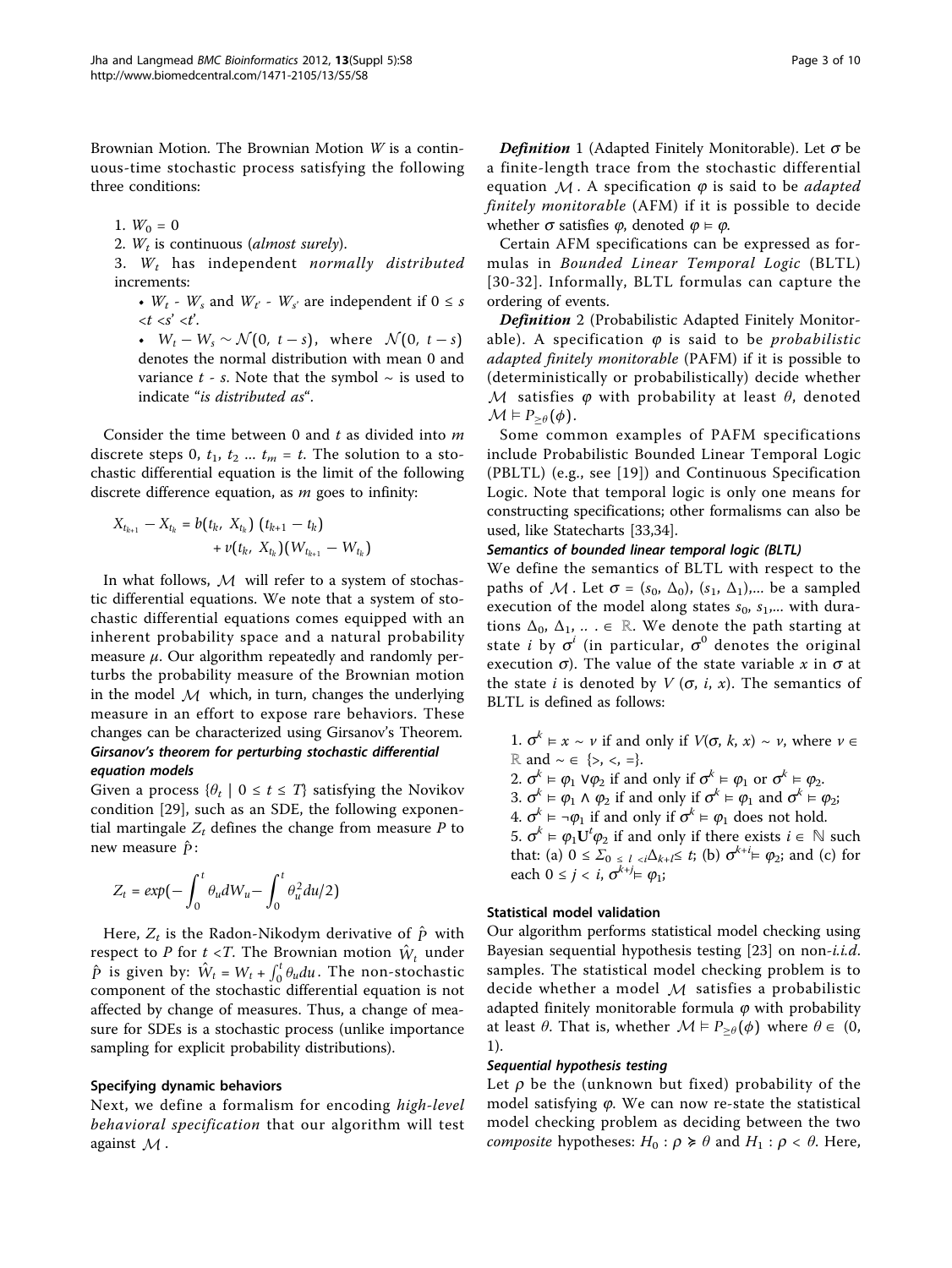the *null hypothesis*  $H_0$  indicates that  $M$  satisfies the AFM formula  $\varphi$  with probability at least  $\theta$ , while the alternate hypothesis  $H_1$  denotes that  $M$  satisfies the AFM formula  $\varphi$  with probability less than  $\theta$ .

Definition 3 (Type I and II errors). A Type I error is an error where the hypothesis test asserts that the null hypothesis  $H_0$  is false, when in fact  $H_0$  is true. Conversely, a Type II error is an error where the hypothesis test asserts that the null hypothesis  $H_0$  is true, when in fact  $H_0$  is false.

The basic idea behind *any* statistical model checking algorithm based on sequential hypothesis testing is to iteratively sample traces from the stochastic process. Each trace is then evaluated with a trace verifier [[32\]](#page-9-0), which determines whether the trace satisfies the specification i.e.  $\sigma_i \models \varphi$ . This is always feasible because the specifications used are adapted and finitely monitorable. Two accumulators keep track of the total number of traces sampled, and the number of satisfying traces, respectively. The procedure continues until there is enough information to reject either  $H_0$  or  $H_1$ .

## Bayesian sequential hypothesis testing

Recall that for any finite trace  $\sigma_i$  of the system and an Adapted Finitely Monitorable (AFM) formula  $\varphi$ , we can decide whether  $\sigma_i$  satisfies  $\varphi$ . Therefore, we can define a random variable  $X_i$  denoting the outcome of  $\sigma_i \vDash \varphi$ . Thus,  $X_i$  is a *Bernoulli* random variable with probability mass function  $f(x_i|\rho) = \rho^{x_i}(1-\rho)^{1-x_i}$ , where  $x_i = 1$  if and only if  $\sigma_i \vDashq \varphi$ , otherwise  $x_i = 0$ .

Bayesian statistics requires that prior probability distributions be specified for the unknown quantity, which is  $\rho$  in our case. Thus we will model the unknown quantity as a random variable u with prior density  $g(u)$ . The prior probability distribution is usually based on our previous experiences and beliefs about the system. Noninformative or objective prior probability distribution [[35](#page-9-0)] can be used when nothing is known about the probability of the system satisfying the AFM formula.

Suppose we have a sequence of independent random variables  $X_1,..., X_n$  defined as above, and let  $d = (x_1,...,x_n)$  $x_n$ ) denote a sample of those variables.

Definition 4. The Bayes factor *B* of sample <sup>d</sup> and

hypotheses  $H_0$  and  $H_1$  is  $B = \frac{P(d|H_0)}{P(d|H_1)}$ .

The Bayes factor may be used as a measure of relative confidence in  $H_0$  vs.  $H_1$ , as proposed by Jeffreys [[36\]](#page-9-0). The Bayes factor is the ratio of two likelihoods:

$$
\mathcal{B} = \frac{\int_{\theta}^{1} f(x_1 | u) \cdots f(x_n | u) \cdot g(u) du}{\int_{0}^{\theta} f(x_1 | u) \cdots f(x_n | u) \cdot g(u) du}.
$$
 (1)

We note that the Bayes factor depends on both the data  $d$  and on the prior  $g$ , so it may be considered a measure of confidence in  $H_0$  vs.  $H_1$  provided by the data  $x_1,..., x_n$ , and "weighted" by the prior g.

# Non-i.i.d. Bayesian sequential hypothesis testing

Traditional methods for hypothesis testing, including those outlined in the previous two subsection\*s, assume that the samples are drawn  $i.i.d.$  In this section\* we show that non- $i.i.d.$  samples can also be used, provided that certain conditions hold. In particular, if one can bound the change in measure associated with the non-identical sampling, one can can also bound the Type I and Type II errors under a change of measure. Our algorithm bounds the change of measure, and thus the error.

We begin by reviewing some fundamental concepts from Bayesian statistics including KL divergence, KL support, affinity, and  $\delta$ -separation, and then restate an important result on the concentration of Bayesian posteriors [\[35,37](#page-9-0)].

**Definition** 5 (Kullback-Leibler (KL) Divergence). Given a parameterized family of probability distributions  $\{f_{\theta}\}$ , the Kullback-Leibler (KL) divergence  $K(\theta_0, \theta)$  between the distributions corresponding to two parameters  $\theta$  and  $\theta_0$  is: *K* ( $\theta_0$ ,  $\theta$ ) =  $E_{\theta_0}[f_{\theta}/f_{\theta_0}]$ . Note that  $E_{\theta_0}$  is the expectation computed under the probability measure  $f_{\theta_0}$ .

**Definition** 6 (KL Neighborhood). Given a parameterized family of probability distributions  $\{f_{\theta}\}\$ , the KL neighborhood  $K_{\varepsilon}$  ( $\theta_0$ ) of a parameter value  $\theta_0$  is given by the set  $\{\theta: K(\theta_0, \theta) < \varepsilon\}.$ 

**Definition** 7 (KL Support). A point  $\theta_0$  is said to be in the KL support of a prior Π if and only if for all  $ε > 0$ , Π  $(K_{\varepsilon}(\theta_0)) > 0.$ 

**Definition** 8 (Affinity). The affinity Aff(f, g) between any two densities is defined as Aff(f,  $g$ ) =  $\int \sqrt{f g} d\mu$ .

**Definition** 9 (Strong  $\delta$ -Separation). Let  $A \subset [0, 1]$  and  $\delta$  >0. The set A and the point  $\theta_0$  are said to be strongly  $\delta$ -separated if and only if for any proper probability distribution  $\nu$  on  $A$ ,  $\text{Aff}(f_{\theta_0}, \int_A f_\theta(x_1) \nu(d\theta)) < \delta$ .

Given these definitions, it can be shown that the Bayesian posterior concentrates exponentially under certain technical conditions [\[35,37\]](#page-9-0).

## Bounding errors under a change of measure

Next, we develop the machinery needed to compute bounds on the Type-I/Type-II errors for a testing strategy based on non-i.i.d. samples.

A stochastic differential equation model *M* is naturally associated with a probability measure  $\mu$ . Our non-i. *i.d.* sampling strategy can be thought of as the assignment of a set of probability measures  $\mu_1$ ,  $\mu_2$ ,... to M. Each unique sample  $\sigma_i$  is associated with an *implied* probability measure  $\mu_i$  and is generated from  $\mathcal M$  under  $\mu_i$  in an *i.i.d.* manner. Our proofs require that all the implied probability measures are equivalent. That is, an event is possible (resp. impossible) under a probability measure *if and only if* it is possible (resp. impossible) under the original probability measure  $\mu$ .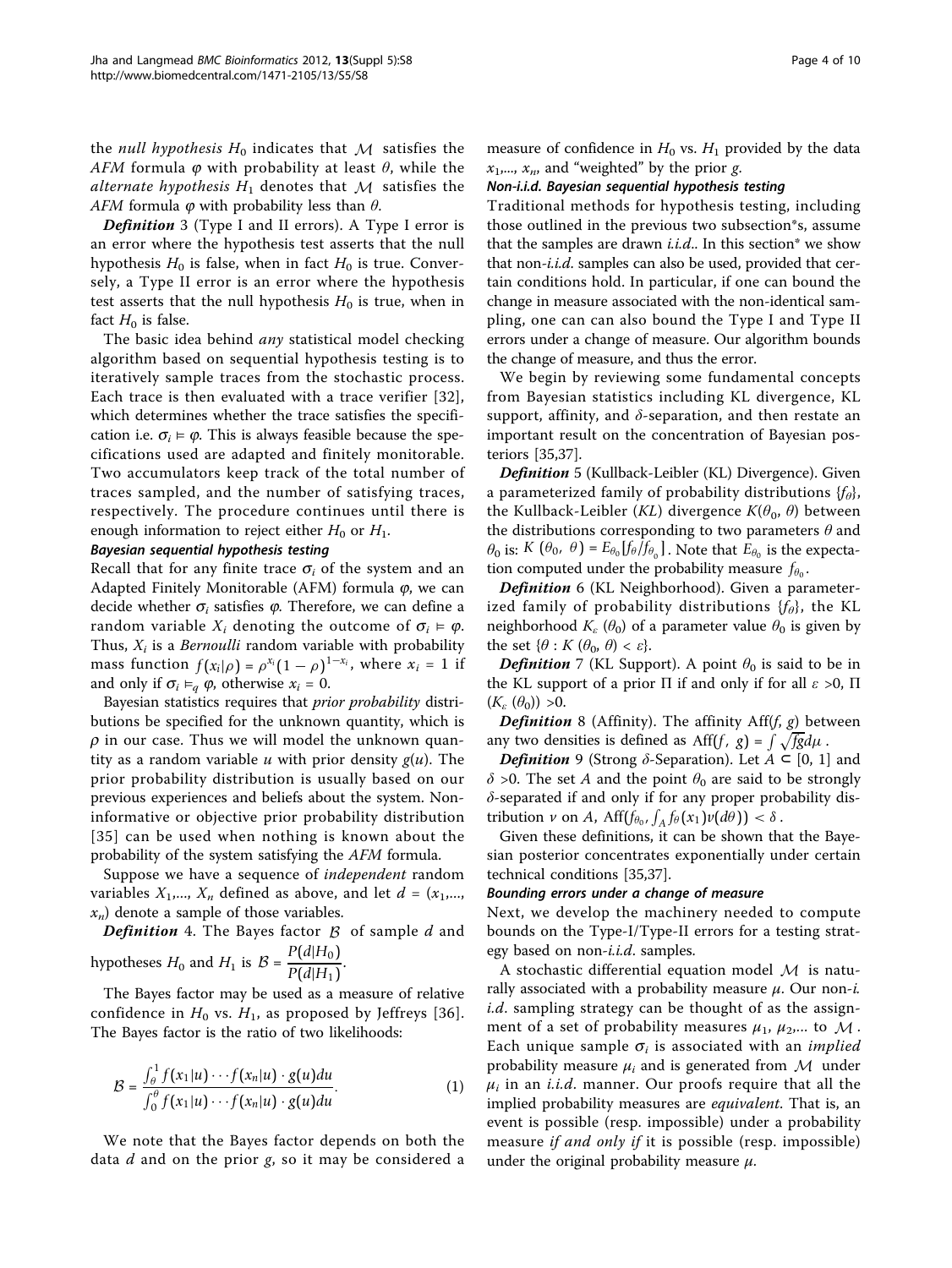We use the following result regarding change of measures. Suppose a given behavior, say  $\varphi$ , holds on the original model with an (unknown) probability  $\rho$ .

$$
P(\rho < \theta_0 | X_i) = \frac{\int_0^{\theta_0} p_\mu(X_i | u) g(u) \, du}{\int_0^1 p_\mu(X_i | u) g(u) \, du}
$$

Here,  $X_i$  is a Bernoulli random variable denoting the event that  $i^{th}$  sample satisfies the given behavior  $\varphi$ . Note that the  $X_i$  s must be independent of one another. Now, we can rewrite the above expression as:

$$
P(\rho < \theta_0 | X_i) = \frac{\int_0^{\theta_0} \frac{p_{\mu}(X_i | u)}{p_{\mu_i}(X_i | u)} p_{\mu_i}(X_i | u) g(u) \ du}{\int_0^1 \frac{p_{\mu}(X_i | u)}{p_{\mu_i}(X_i | u)} p_{\mu_i}(X_i | u) g(u) \ du}
$$

Note that the term  $p_{\mu_i}(X_i|u)$  denotes the probability of observing the event  $X_i$  under the modified probability measure  $\mu_i$  if the unknown probability  $\rho$  were  $u$ . In order to ensure the independence assumption, the new probability measures  $\mu_k$  are chosen independently of one<br>another. The ratio  $\frac{p_{\mu_k}(X_i|u)}{u_k}$  is the *implied Radon-Niko*probability ineasures  $p_{\mu}^{u}$ ( $X_i|u$ ) is the *implied Radon-Niko-dym derivative* for the change of measure between two equivalent probability measures. Suppose, the testing strategy has made *n* observations  $X_1$ ,  $X_2$ ,...  $X_n$ . Then,

$$
P\left(\rho < \theta_0 | X\right) = \frac{\int_0^{\theta_0} \prod_{i=1}^n \frac{p_{\mu}\left(X_i | u\right)}{p_{\mu_i}\left(X_i | u\right)} p_{\mu_i}\left(X_i | u\right) g(u) \, du}{\int_0^1 \prod_{i=1}^n \frac{p_{\mu}\left(X_i | u\right)}{p_{\mu_i}\left(X_i | u\right)} p_{\mu_i}\left(X_i | u\right) g(u) \, du}
$$

A sampling algorithm can compute  $p_{\mu_i}(X_i|u)$  by drawing independent samples from a stochastic differential equation model under the new "modified" probability measure. We note that it is not easy to compute the change of measure  $\frac{p_{\mu_i}(X_i|u)}{p_{\mu}(X_i|u)}$  algebraically or numerically.<br>However, our algorithm does not need to compute this quantity explicitly. It simply establishes bounds on it.

Consider the following expression that is computable without knowing the implied Radon-Nikodym derivative or change of measure explicitly.

$$
Q\left(\rho < \theta_0 | X_i\right) = \frac{\int_0^{\theta_0} p_{\mu_i}(X_i | u) g(u) \, du}{\int_0^1 p_{\mu_i}(X_i | u) g(u) \, du}
$$

Now, we can rewrite the above expression as:

$$
Q\left(\rho < \theta_0 | X_i\right) = \frac{\int_0^{\theta_0} \frac{p_{\mu_i}(X_i | u)}{p_{\mu}(X_i | u)} p_{\mu}(X_i | u) g(u) \, du}{\int_0^1 \frac{p_{\mu_i}(X_i | u)}{p_{\mu}(X_i | u)} p_{\mu}(X_i | u) g(u) \, du}
$$

Our result will exploit the fact that we do not allow our testing or sampling procedures to have arbitrary implied Radon-Nikodym derivatives. This is reasonable as no statistical guarantees should be available for an intelligently designed but adversarial test procedure that (say) tries to avoid sampling from the given behavior. Suppose that the implied Radon-Nikodym derivative always lies between a constant c and another constant  $1/c$ . That is, the change of measure does not distort the probabilities of observable events by more than a factor of c. Then, we observe that:

$$
Q\left(\rho < \theta_0 | X_i\right) \le \frac{\int_0^{\theta_0} c p_\mu(X_i | u) g(u) \ du}{\int_0^1 \frac{1}{c} p_\mu(X_i | u) g(u) \ du}
$$
\n
$$
= c^2 P(\rho < \theta_0 | X_i)
$$

Furthermore,

$$
Q\left(\rho < \theta_0 | X_i\right) \geq \frac{1}{c^2} P\left(\rho < \theta_0 | X_i\right).
$$

Thus, by allowing the sampling algorithm to change measures by at most  $c$ , we have changed the posterior probability of observing a behavior by at most  $c^2$ .

**Example:** Suppose, the testing strategy has made  $n$ observations  $X_1, X_2, \ldots, X_n$ . Then,

$$
Q(\rho < \theta_0 | X) = \frac{\int_0^{\theta_0} \prod_{i=1}^n \frac{p_{\mu_i}(X_i | u)}{p_{\mu}(X_i | u)} p_{\mu}(X_i | u) g(u) du}{\int_0^1 \prod_{i=1}^n \frac{p_{\mu_i}(X_i | u)}{p_{\mu}(X_i | u)} p_{\mu}(X_i | u) g(u) du}
$$
  

$$
\leq \frac{\int_0^{\theta_0} c^n \prod_{i=1}^n (p_{\mu}(X_i | u)) g(u) du}{\int_0^1 \frac{1}{c^n} \prod_{i=1}^n (p_{\mu}(X_i | u)) g(u) du}
$$
  

$$
= c^{2n} P(\rho < \theta_0 | X_1, X_2, ... X_n)
$$

Similarly,

$$
Q(\rho < \theta_0 | X) \ge \frac{1}{c^{2n}} \frac{\int_0^{\theta_0} \prod_{i=1}^n (p_\mu(X_i | u)) g(u) du}{\int_0^1 \prod_{i=1}^n (p_\mu(X_i | u)) g(u) du}
$$
  
= 
$$
\frac{1}{c^{2n}} P(\rho < \theta_0 | X_1, \dots, X_n)
$$

#### Termination conditions for non-i.i.d. sampling

Traditional (i.e., i.i.d.) Bayesian Sequential Hypothesis Testing is guaranteed to terminate. That is, only a finite number of samples are required before the test selects one of the hypotheses. We now consider the conditions under which a Bayesian Sequential Hypothesis Testing based procedure using non-*i.i.d*. samples will terminate.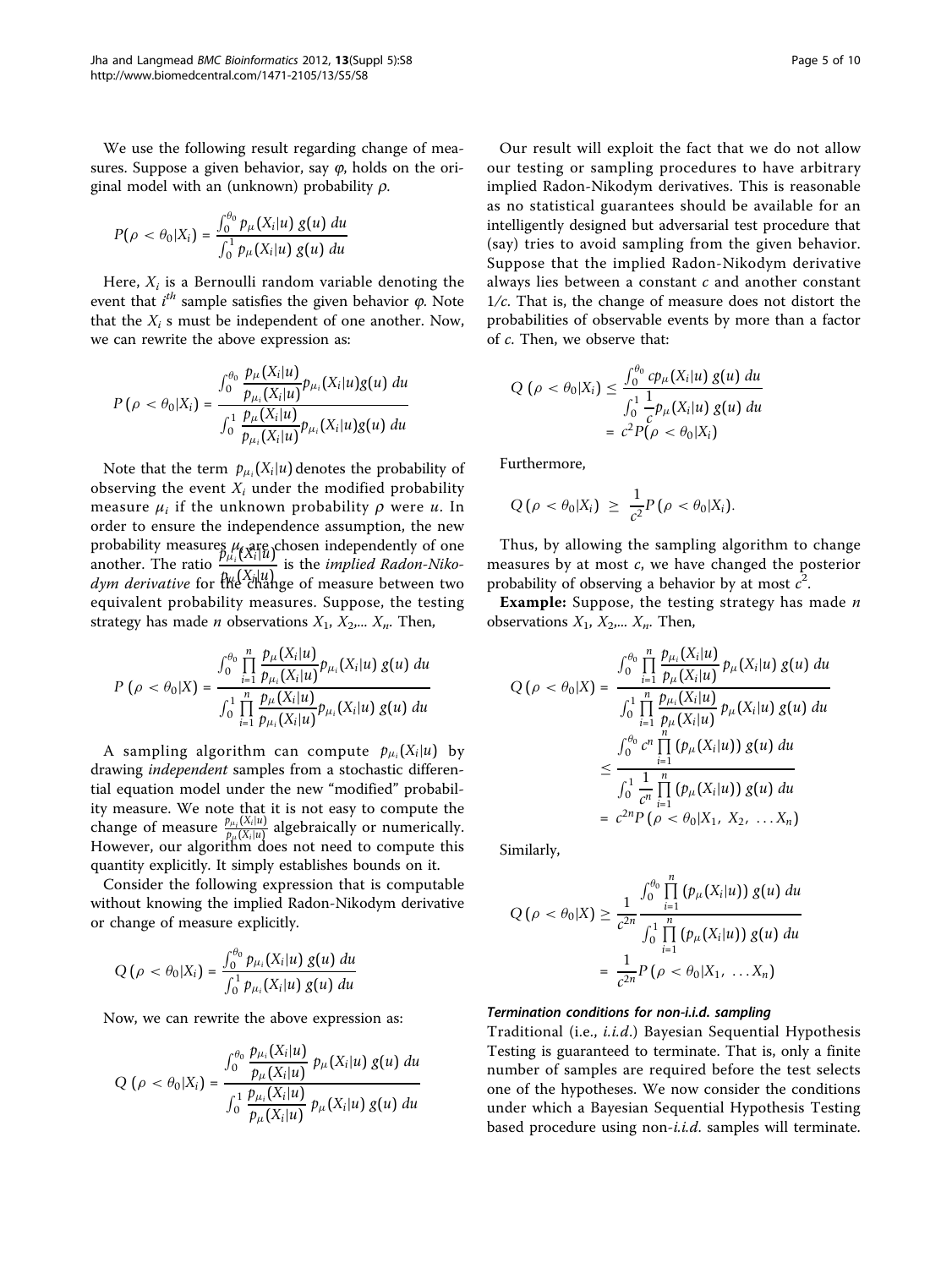To do this, we first need to show that the posterior probability distribution will concentrate on a particular value as we see more an more samples from the model.

To consider the conditions under which our algorithm will terminate after observing  $n$  samples, note that the factor introduced due to the change of measure  $c^{2n}$  can outweigh the gain made by the concentration of the probability measure  $e^{-nb}$ . This is not surprising because our construction thus far does not force the test not to bias against a sample in an intelligent way. That is, a maliciously designed testing procedure could simply avoid the error prone regions of the design. To address this, we define the notion of a *fair* testing strategy that does not engage in such malicious sampling.

*Definition* 10. A testing strategy is  $\eta$ -fair ( $\eta \ge 1$ ) if and only if the geometric average of the implied Radon-Nikodym derivatives over a number of samples is within a constant factor  $\eta$  of unity, i.e.,

$$
\frac{1}{\eta} \leq \sqrt{\prod_{i=1}^n \frac{p_{\mu_i}(X_i|u)}{p_{\mu}(X_i|u)}} \leq \eta
$$

Note that a fair test strategy does not need to sample from the underlying distribution in an  $i.i.d.$  manner. However, it *must* guarantee that the probability of observing the given behavior in a large number of observations is not altered *substantially* by the non-*i.i.d.* sampling. Intuitively, we want to make sure that we bias for each sample as many times as we bias *against* it. Our main result shows that such a long term neutrality is sufficient to generate statistical guarantees on an otherwise non-*i.i.d*. testing procedure.

Definition 11. An  $\eta$ -fair test is said to be eventually **fair** if and only if  $1 \le \eta^4 < e^b$ , where *b* is the constant in the exponential posterior concentration theorem.

The notion of a *eventually fair* test corresponds to a testing strategy that is not malicious or adversarial, and is making an honest attempt to sample from all the events in the long run.

## Algorithm

Finally, we present our Statistical Verification algo-rithm (See Figure [2\)](#page-6-0) in terms of a generic non-i.i.d. testing procedure sampling with random "implied" change of measures. Our algorithm is relatively simple and generalizes our previous Bayesian Statistical verification algorithm  $[8]$  $[8]$  to non-*i.i.d.* samples using change of measures. The algorithm draws non-*i.i.d.* samples from the stochastic differential equation under randomly chosen probability measures. The algorithm ensures that the implied change of measure is bounded so as to make the testing approach fair. The variable  $n$ denotes the number of samples obtained so far and  $x$  denoted the number of samples that satisfy the AFM specification  $\varphi$ . Based upon the samples observed, we compute the Bayes Factor under the new probability measures. We know that the Bayes Factor so computed is within a factor of the original Bayes Factor under the natural probability measure. Hence, the algorithm divides the Bayes Factor by the factor  $\eta^{2n}$  if the Bayes Factor is larger than one. If the Bayes Factor is less than one, the algorithm multiplies the Bayes Factor by the factor  $\eta^{2n}$ .

## Results and discussion

We applied our algorithm to two SDE models of tumor dynamics from the literature. The first model is a single dimensional stochastic differential equation for the influence of chemotherapy on cancer cells, and the second model is a pair of SDEs that describe an immunogenic tumor.

## Lefever and Garay model

Lefever and Garay [[38](#page-9-0)] studied the growth of tumors under immune surveillance and chemotherapy using the following stochastic differential equation:

$$
\frac{dx}{dt} = r_0 x \left(1 - \frac{x}{K}\right) - \frac{\beta x^2}{1 + x^2} + x \left(1 - \frac{x}{K}\right) A_0 \cos\left(\omega t\right) + x \left(1 - \frac{x}{K}\right) W_t
$$

Here, x is the amount of tumor cells,  $A_0 cos(\omega t)$ denotes the influence of a periodic chemotherapy treatment,  $r_0$  is the linear per capita birth rate of cancer cells,  $K$  is the carrying capacity of the environment, and  $\beta$  represents the influence of the immune cells. Note that  $W_t$  is the standard Brownian Motion, and default model parameters were those used in [\[38\]](#page-9-0)..

We demonstrate our algorithm on a simple property of the model. Namely, starting with a tumor consisting of a billion cells, is there at least a 1% chance that the tumor could increase to one hundred billion cells under under immune surveillance and chemotherapy. The following BLTL specification captures the behavioral specification:

$$
Pr_{\geq 0.01}(\mathbf{F}^{10}(x>10^{11}))
$$

Figure [3](#page-6-0) contrasts the number of samples needed to decide whether the model satisfies the property using *i.i.*  $d.$  and non-i.i.d.. As expected, the number of samples required increases linearly in the logarithm of the Bayes factor regardless of whether i.i.d. or non-i.i.d. sampling is used. However, non-*i.i.d.* sampling always requires fewer samples than *i.i.d.* sampling. Moreover, the difference between the number of samples increases with the Bayes factor. That is, the lines are diverging.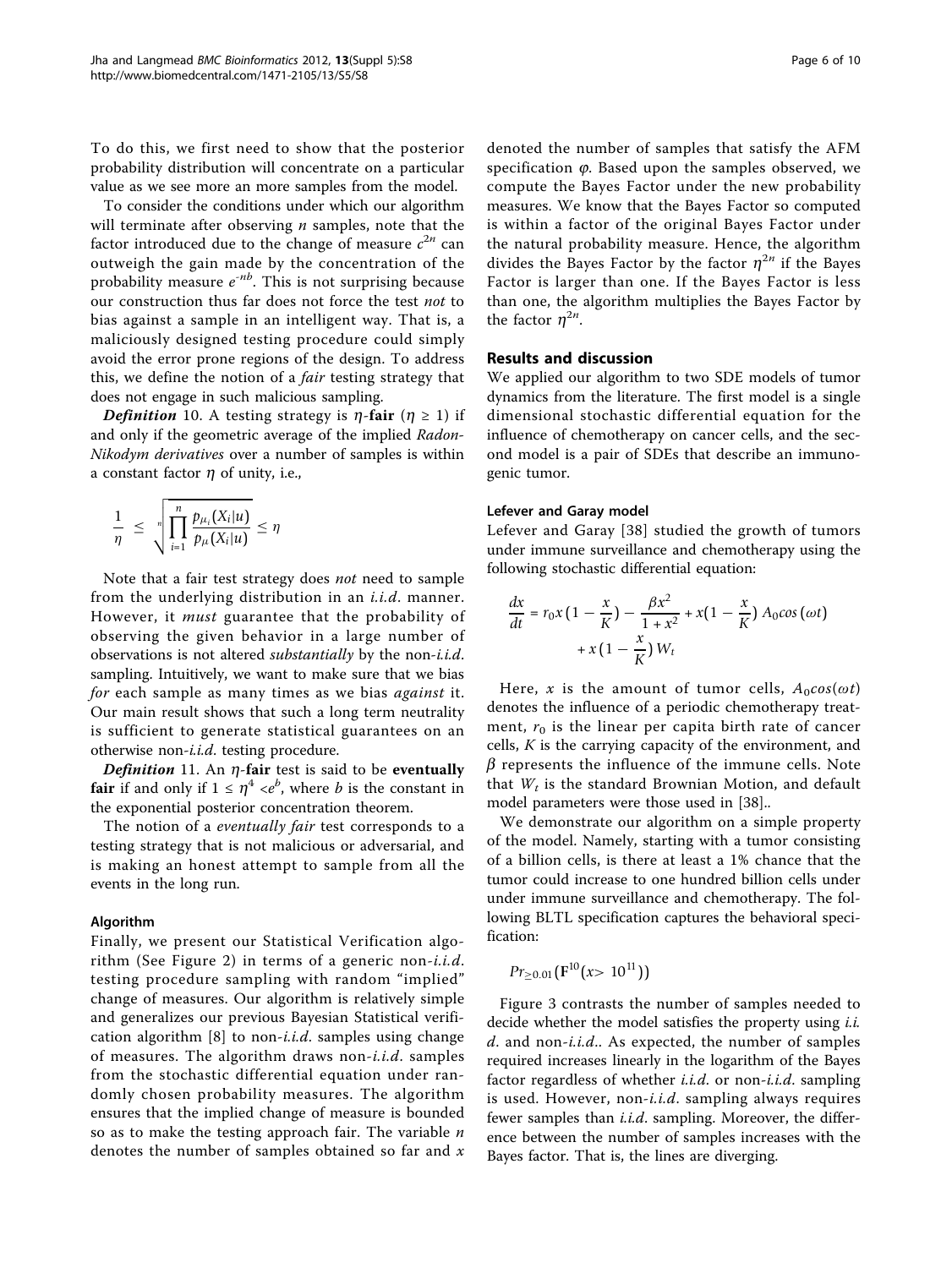<span id="page-6-0"></span>**Require:** stochastic differential equation Model M, AFM Specification  $\phi$ , Bound on implied Radon-Nikodym derivatives  $\eta$ . **Ensure:** Probability of Type I/II error is less than  $\delta$ .

```
Initialize n=1; /*n is number of samples observed*/
Initialize x=0;
                   \frac{1}{x} is number of successful samples<sup>*</sup>/
B \leftarrow 1
```
while  $(\mathcal{B} > \frac{1}{\delta} \text{ and } \mathcal{B} < \delta)$  do

Choose a random *implied* change of probability measure  $c_i$  using an *n*-eventually fair testing strategy. Draw sample  $\sigma_n$  from the stochastic differential equation under the new probability measure.

if 
$$
\sigma_n \models \phi
$$
 then

\n
$$
X_n \leftarrow 1 \, ; \, x \leftarrow x + 1
$$
\nelse

\n
$$
X_n \leftarrow 0 \, ;
$$
\nend if

\n
$$
\mathcal{B} \leftarrow \frac{\int_{\theta_0}^1 \prod_{i=1}^n p_{\mu_i}(X_i|u)g(u) \, du}{\int_0^{\theta_0} \prod_{i=1}^n p_{\mu_i}(X_i|u)g(u) \, du}
$$
\nif  $B > 1$  then

\n
$$
B \leftarrow \frac{1}{\eta^{2n}} B
$$
\nelse

\n
$$
B \leftarrow \eta^{2n} B
$$
\nend if

\n
$$
n \leftarrow n + 1
$$
\nend while

Figure 2 Non-i.i.d. Statistical Verification Algorithm. The figure illustrated the non-i.i.d. Bayesian model validation algorithm. The algorithm builds upon Girsanov's theorem on change of measure and Bayesian model validation.

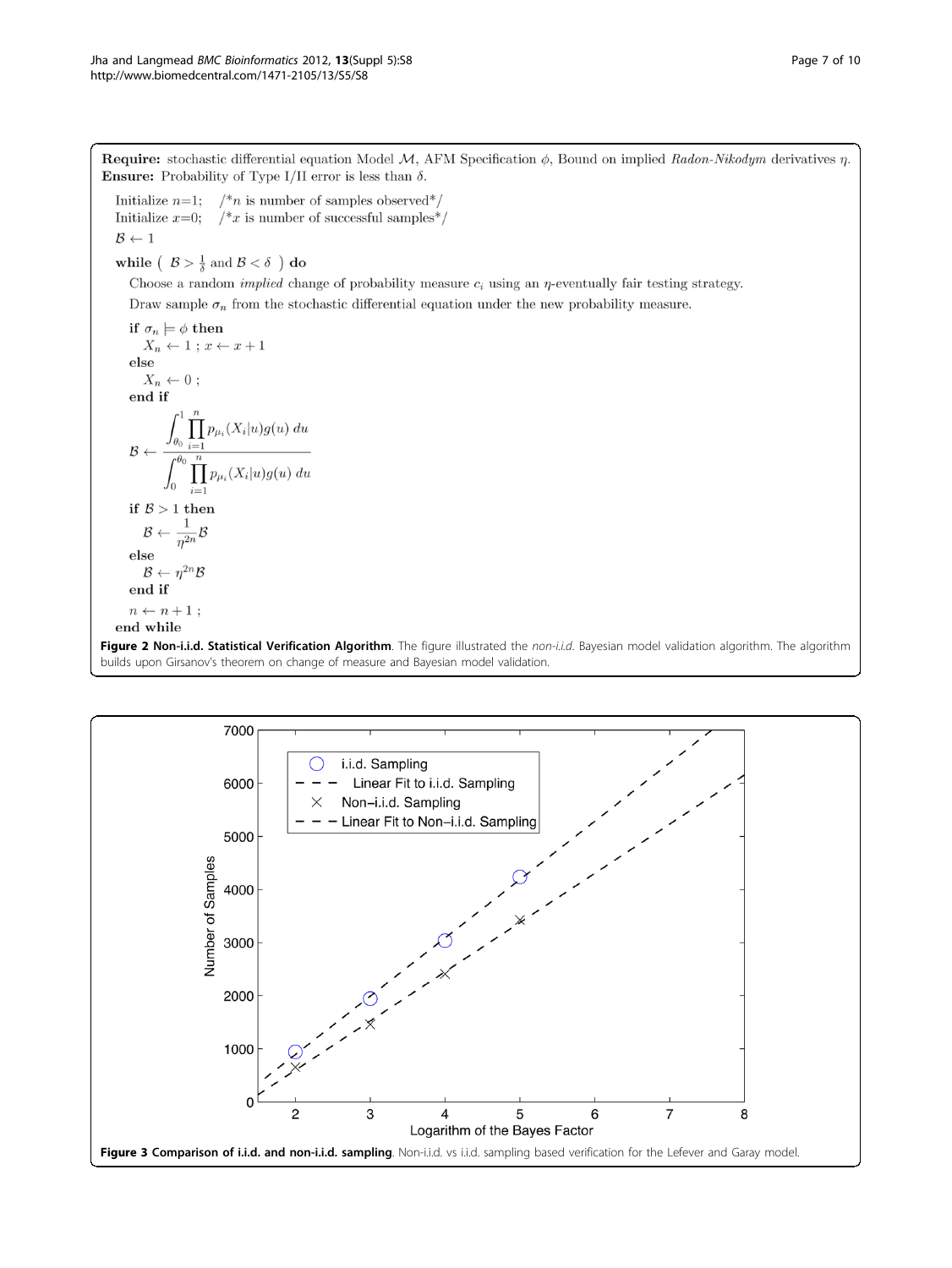We note that there are circumstances when our algorithm may require *more* samples than one based on *i.i.* d. sampling. This will happen when the property being tested has relatively high probability. For example, we tested the property that the probability of eradicating the tumor is *at most* 1%. The *i.i.d.* algorithm required 1374 samples to deny this possibility while the non-i.i.d. algorithm required 1526 samples. Thus, our algorithm is best used to examine rare behaviors.

#### Nonlinear immunogenic tumor model

The second model we analyze studies immunogenic tumor growth [[39,40\]](#page-9-0). Unlike the previous model, the immunogenic tumor model explicitly tracks the dynamics of the immune cells (variable  $x$ ) in response to the tumor cells (variable  $\gamma$ ). The SDEs are as follows:

$$
dx(t) = (a_1 - a_2x(t) + a_3x(t)\gamma(t)) dt + (b_{11}(x(t) - x_1) + b_{12}(\gamma(t) - \gamma_1)) dW_1(t) dy(t) = (b_1\gamma(t) (1 - b_2\gamma(t)) - x(t)\gamma(t)) dt + (b_{21}(x(t) - x_1) + b_{22}(\gamma(t) - \gamma_1)) dW_2(t)
$$

The parameters  $x_1$  an  $y_1$  denote the stochastic equilibrium point of the model. Briefly, the model assumes that the amount of noise increases with the distance to the equilibrium point.

For this model, we considered the following property: starting from 0.1 units each of tumor and immune cells, is there at least a 1% chance that the number of tumor cells could increase to 3.3 units. The property can be encoded into the following BLTL specification:

$$
Pr_{\geq 0.01}(\mathbf{F}^{10}(x > 3.3))
$$

Default model parameters were those used in [[39](#page-9-0)]. Figure 4 contrasts the number of samples needed to decide whether the model satisfies the property using *i.i.d.* and non-*i.i.d.*. The same trends are observed as in the previous model. That is, our algorithm requires fewer samples than *i.i.d.* hypothesis testing, and that the difference between these methods increases with the Bayes factor.

We also considered the property that the number of tumor cells increases to 4.0 units. We evaluated whether this property is true with probability at least 0.000005 under a Bayes Factor of 100, 000. The *i.i.d.* sampling algorithm did not produce an answer even after observing 10, 000 samples. The non-i.i.d. model validation algorithm answered affirmatively after observing 6, 736 samples. Once again, the real impact of the proposed algorithm lies in uncovering rare behaviors and bounding their probability of occurrence.

**Require:** stochastic differential equation Model M, AFM Specification  $\phi$ , Bound on implied Radon-Nikodym derivatives  $\eta$ . **Ensure:** Probability of Type I/II error is less than  $\delta$ .

Initialize  $n=1$ : /\**n* is number of samples observed\*/ Initialize  $x=0$ ; /\*x is number of successful samples\*/  $\mathcal{B} \leftarrow 1$ 

while  $(\mathcal{B} > \frac{1}{3}$  and  $\mathcal{B} < \delta$  ) do

Choose a random *implied* change of probability measure  $c_i$  using an  $\eta$ -eventually fair testing strategy. Draw sample  $\sigma_n$  from the stochastic differential equation under the new probability measure.

if 
$$
\sigma_n \models \phi
$$
 then  
\n $X_n \leftarrow 1$ ;  $x \leftarrow x + 1$   
\nelse  
\n $X_n \leftarrow 0$ ;  
\nend if  
\n
$$
\beta \leftarrow \frac{\int_{\theta_0}^{1} \prod_{i=1}^{n} p_{\mu_i}(X_i|u)g(u) du}{\int_{0}^{\theta_0} \prod_{i=1}^{n} p_{\mu_i}(X_i|u)g(u) du}
$$
\nif  $B > 1$  then  
\n $B \leftarrow \frac{1}{\eta^{2n}} B$   
\nelse  
\n $B \leftarrow \eta^{2n} B$   
\nend if  
\n $n \leftarrow n + 1$ ;  
\nend while

Figure 4 Comparison of i.i.d. and non-i.i.d. sampling. Non-i.i.d. vs i.i.d. Sampling based verification for the nonlinear Immunogenic tumor model.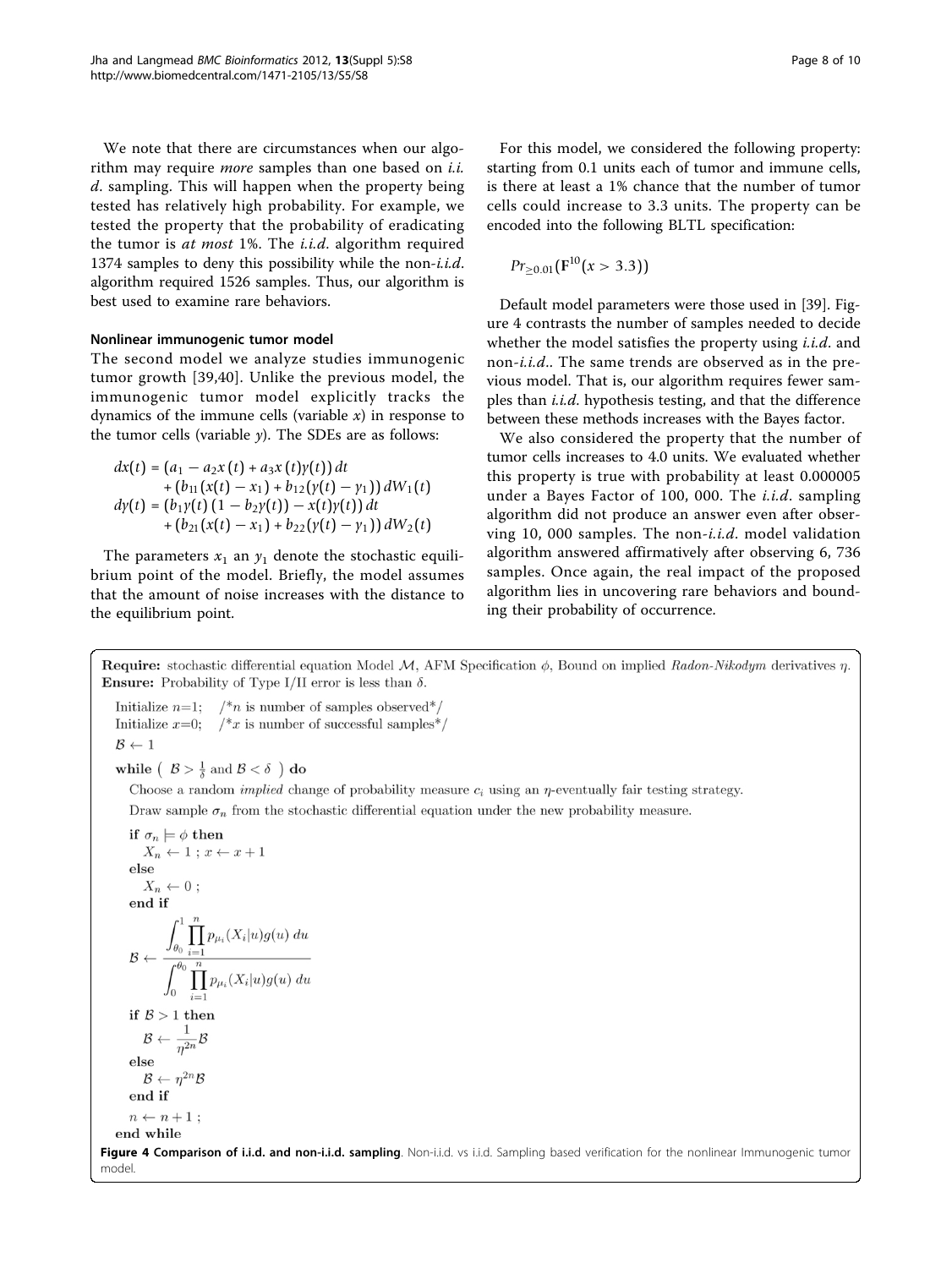## <span id="page-8-0"></span>**Discussion**

Our results confirm that non-i.i.d. sampling reduces the number of samples required in the context of hypothesis testing – when the property under consideration is rare. Moreover, the benefits of non-*i.i.d.* sampling increase with the rarity of the property, as confirmed by the divergence of the lines in Figures [2](#page-6-0) and [3](#page-6-0). We note, however, that if the property isn't rare then a non-*i.i.d.* sampling strategy will actually require a larger number of samples than an  $i.i.d.$  strategy. Thus, our algorithm is only appropriate for investigating rare behaviors.

## Conclusions

We have introduced the first algorithm for verifying properties of stochastic differential equations using sequential hypothesis testing. Our technique combines Bayesian statistical model checking and non-*i.i.d.* sampling and provides guarantees in terms of termination, and the number of samples needed to achieve those bounds. The method is most suitable when the behavior of interest is the exception and not the norm.

The present paper only considers SDEs with independent Brownian noise. We believe that these results can be extended to handle SDEs with certain kinds of correlated noise. Another interesting direction for future work is the extension of these method to stochastic partial differential equations, which are used to model spatially inhomogeneous processes. Such analysis methods could be used, for example, to investigate properties concerning spatial properties of tumors, the propagation of electrical waves in cardiac tissue, or more generally, to the diffusion processes observed in nature.

#### Acknowledgements

The authors acknowledge the feedback received from the anonymous reviewers for the first IEEE Conference on Compuational Advances in Bio and Medical Sciences (ICCABS) 2011.

This article has been published as part of BMC Bioinformatics Volume 13 Supplement 5, 2012: Selected articles from the First IEEE International Conference on Computational Advances in Bio and medical Sciences (ICCABS 2011): Bioinformatics. The full contents of the supplement are available online at [http://www.biomedcentral.com/bmcbioinformatics/](http://www.biomedcentral.com/bmcbioinformatics/supplements/13/S5) [supplements/13/S5.](http://www.biomedcentral.com/bmcbioinformatics/supplements/13/S5)

#### Author details

<sup>1</sup> Electrical Engineering and Computer Science Department, University of Central Florida, Orlando FL 32816 USA. <sup>2</sup>Computer Science Department, Carnegie Mellon University, Pittsburgh PA 15213 USA. <sup>3</sup>Lane Center for Computational Biology, Carnegie Mellon University, Pittsburgh PA 15213 USA.

#### Authors' contributions

SKJ and CJL contributed equally to all parts of the paper.

#### Competing interests

The authors declare that they have no competing interests.

Published: 12 April 2012

#### References

- 1. Faeder JR, Blinov ML, Goldstein B, Hlavacek WS: Rule-based modeling of biochemical networks. Complexity 2005, 10(4):22-41.
- 2. Haigh J: Stochastic Modelling for Systems Biology by D. J. Wilkinson. Journal Of The Royal Statistical Society Series A 2007, 170:261-261[\[http://](http://ideas.repec. org/a/bla/jorssa/v170y2007i1p261-261.html) [ideas.repec. org/a/bla/jorssa/v170y2007i1p261-261.html\]](http://ideas.repec. org/a/bla/jorssa/v170y2007i1p261-261.html).
- 3. Iosifescu M, Tautu P, Iosifescu M: Stochastic processes and applications in biology and medicine [by] M. Iosifescu [and] P. Tautu Editura Academiei; Springer-Verlag, Bucuresti, New York; 1973.
- 4. Twycross J, Band L, Bennett MJ, King J, Krasnogor N: Stochastic and deterministic multiscale models for systems biology: an auxin-transport case study. BMC Systems Biology 2010, 4(34)[[http://www. biomedcentral.](http://www. biomedcentral.com/17520509/4/34/abstract) [com/17520509/4/34/abstract\]](http://www. biomedcentral.com/17520509/4/34/abstract).
- 5. Kwiatkowska M, Norman G, Parker D: Stochastic Model Checking. In Formal Methods for the Design of Computer, Communication and Software Systems: Performance Evaluation (SFM'07). Volume 4486. Springer;Bernardo M, Hillston J 2007:220-270, LNCS (Tutorial Volume).
- 6. Kwiatkowska M, Norman G, Parker D: Advances and Challenges of Probabilistic Model Checking. Proc 48th Annual Allerton Conference on Communication, Control and Computing IEEE Press; 2010.
- 7. Langmead C: Generalized Queries and Bayesian Statistical Model Checking in Dynamic Bayesian Networks: Application to Personalized Medicine. Proc of the 8th International Conference on Computational Systems Bioinformatics (CSB) 2009, 201-212.
- 8. Jha SK, Clarke EM, Langmead CJ, Legay A, Platzer A, Zuliani P: A Bayesian Approach to Model Checking Biological Systems. In CMSB Volume 5688 of Lecture Notes in Computer Science. Springer;Degano P, Gorrieri R 2009:218-234.
- 9. Wald A: Sequential Analysis New York: John Wiley and Son; 1947.
- 10. Lehmann EL, Romano JP: Testing statistical hypotheses. 3 edition. Springer Texts in Statistics, New York: Springer; 2005.
- 11. Edgar GA: Radon-Nikodym theorem. Duke Mathematical Journal 1975, 42:447-450.
- 12. Younes HLS, Simmons RG: Probabilistic Verification of Discrete Event Systems Using Acceptance Sampling. In CAV, Volume 2404 of Lecture Notes in Computer Science. Springer;Brinksma E, Larsen KG 2002:223-235.
- 13. Younes HLS, Kwiatkowska MZ, Norman G, Parker D: Numerical vs. Statistical Probabilistic Model Checking: An Empirical Study. TACAS 2004, 46-60.
- 14. Lassaigne R, Peyronnet S: Approximate Verification of Probabilistic Systems. PAPM-PROBMIV 2002, 213-214.
- 15. Hérault T, Lassaigne R, Magniette F, Peyronnet S: Approximate Probabilistic Model Checking. Proc 5th International Conference on Verification, Model Checking and Abstract Interpretation (VMCAI'04), Volume 2937 of LNCS Springer; 2004.
- 16. Sen K, Viswanathan M, Agha G: Statistical Model Checking of Black-Box Probabilistic Systems. CAV 2004, 202-215.
- 17. Grosu R, Smolka S: Monte Carlo Model Checking. CAV 2005, 271-286.
- 18. Gondi K, Patel Y, Sistla AP: Monitoring the Full Range of omega-Regular Properties of Stochastic Systems. Verification, Model Checking, and Abstract Interpretation, 10th International Conference, VMCAI 2009, Volume 5403 of LNCS Springer; 2009, 105-119.
- 19. Jha SK, Langmead C, Ramesh S, Mohalik S: When to stop verification? Statistical Trade-off between Costs and Expected Losses. Proceedings of Design Automation and test In Europe (DATE) 2011, 1309-1314.
- 20. Clarke EM, Faeder JR, Langmead CJ, Harris LA, Jha SK, Legay A: Statistical Model Checking in BioLab: Applications to the Automated Analysis of T-Cell Receptor Signaling Pathway. CMSB 2008, 231-250.
- 21. Langmead CJ, Jha SK: Predicting Protein Folding Kinetics Via Temporal Logic Model Checking. In WABI, Volume 4645 of Lecture Notes in Computer Science. Springer;Giancarlo R, Hannenhalli S 2007:252-264.
- 22. Jha S, Langmead C: Synthesis and Infeasibility Analysis for Stochastic Models of Biochemical Systems using Statistical Model Checking and Abstraction Refinement..
- 23. Jeffreys H: Theory of Probability Oxford University Press; 1939.
- 24. Gelman A, Carlin JB, Stern HS, Rubin DB: Bayesian Data Analysis London: Chapman & Hall; 1995.
- 25. Jha S, Langmead C: Exploring Behaviors of SDE Models of Biological Systems using Change of Measures. Proc of the 1st IEEE International Conference on Computational Advances in Bio and medical Sciences (ICCABS) 2011, 111-117.